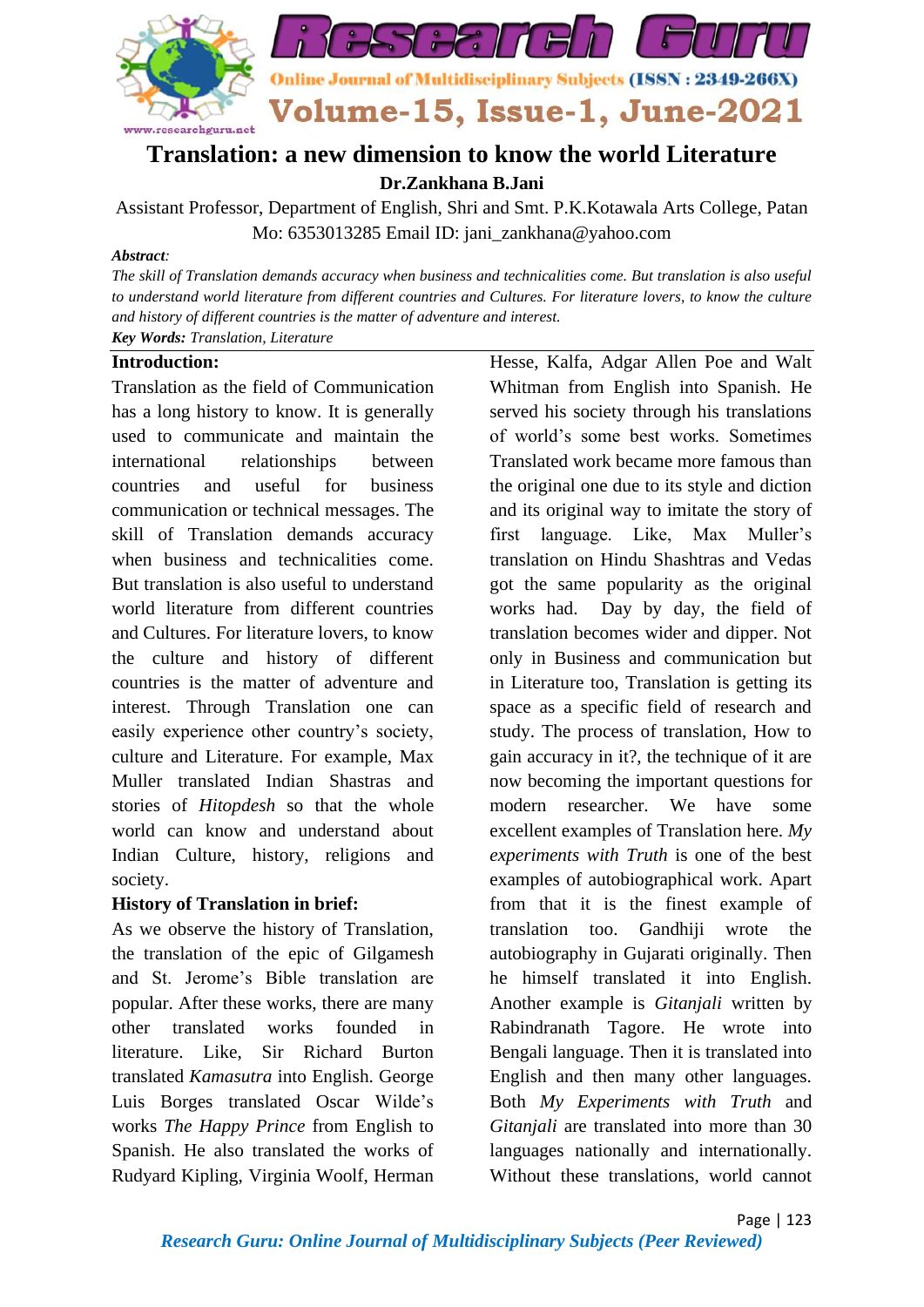enjoy the magnificent works of Gujarati and Bengali language. This shows the importance of translation in Literature.

## **Uses of Translation**:

The History of Translation travelled from the translation of the epic of Gilgamesh and St. Jerome's Bible translation to Budhdhist monk's religious translations. The skill of translation firstly used to spread the religions, sermons, religious lessons. The Old Testament of Bible was written in Hebrew which was translated into Greek for the Egyptians and then St. Jerom translated it into Latin. The common man of England found difficulty to understand the messages of Bible into Latin so they interpreted the Bible's meanings into their ways and these meanings were converted into another translation of the Bible into English and other foreign language. Today, we have the version of the Bible into our regional language too. The translation of *The Bhagwat Geeta , The Ramayana, The Mahabharata* are also available in different regional and foreign languages.

The skill of Translation is also used in Business, Commerce, and Politics etc. But in these fields, Translation demands accuracy and exactness. Antony Burgess commented on Translation, *Translation is not a matter of words only; it is a matter of making intelligible a whole culture.*

It is a skill of arranging the sentence structure and its level as per the original language.

There is a huge contribution of translation in politics to expand the relation between countries. Translation is also useful to deal with Business treaties and exchange the messages accurately.

## **Scope of Translation in today:**

The word 'translation' might become old and the professional translation has taken its place before so

long, but in Literature it is still a fresh concept to learn and understand. It is a tough task to do translation with all the literary condition. Now the job or profession of translation arises in different areas. In journalism, in news channel and even in Literature, the demand of good translator raises. Now what are the qualities of good Translator???? First of all, one should have the knowledge of both languages. One original language from where he / she translate into other language. Second important quality is accuracy and preciseness. A translator need not to translate the work word to word but he/she has to express the exact content or tone or the mood of the sentence of original work with the correct choice of words of other language. For this, one has to have the knowledge of grammar, literary techniques and sentence structures. There is a huge scope of translation in the field of literature. Today people are eager to know different countries' culture, Literature and Society. Think without the art of translation, how can we enjoy Shakespeare and Marlow?!!, How can we travel with Chaucer's The Canterbury Tales?!!! and How could we understand the Mysticism and Spirituality of The Bhagwat Gita .

## **Famous Translations in different Languages:**

Translation has a huge role on bridging both linguistic and Culture. There are numerous works from different languages which have translated into other languages. In Modern age, Rowling's *Harry porter* which is written in English translated in more than 50 language f the world. Paulo coelho's *The Alchemist* was written in Portuguese and translated into many other languages. Oewell's *Ninteen Eighty Four*, Anne Frank's *A Young girl's Diary*, *Quran*, *Isha Uanishadas,* Chinua